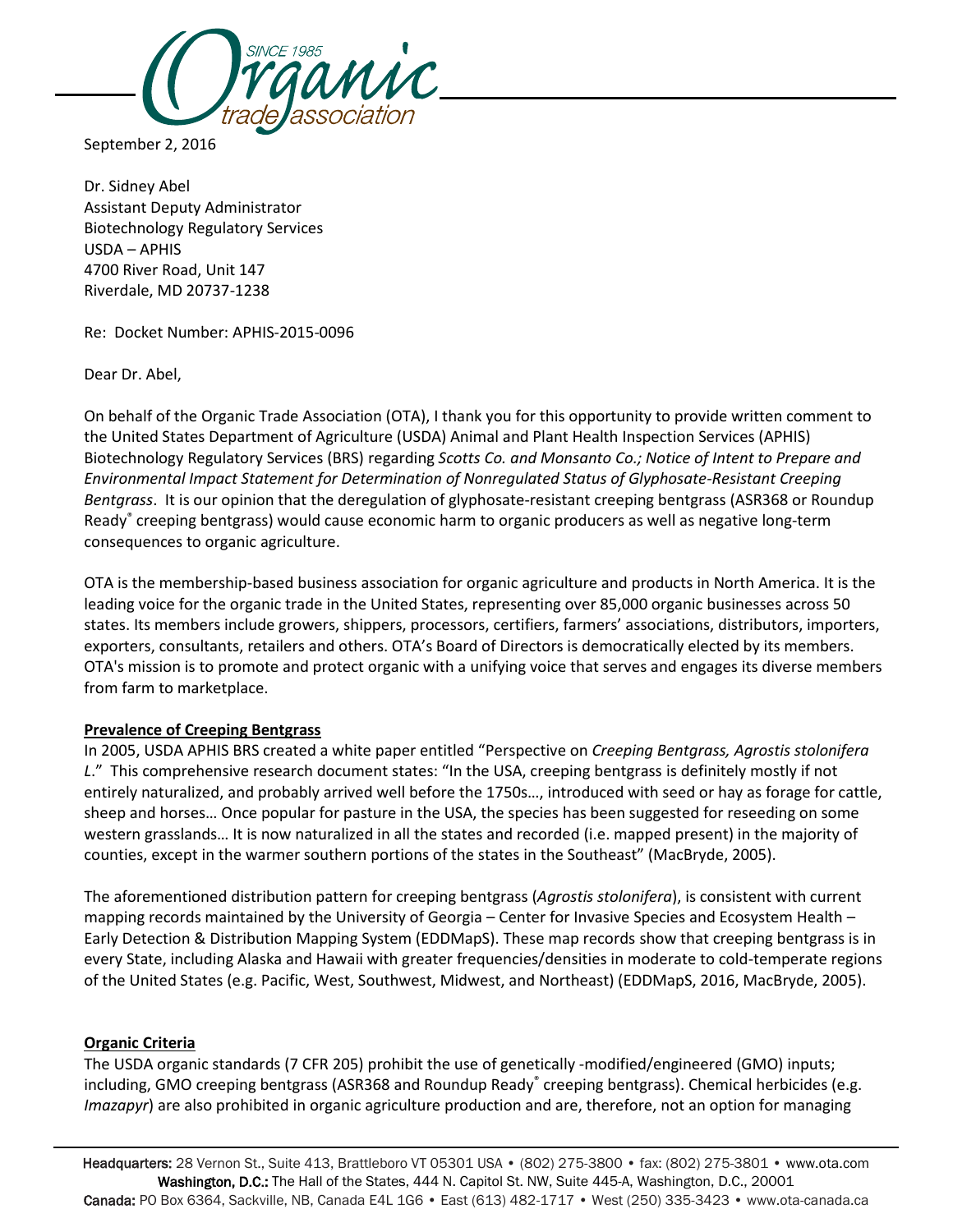

ASR368 or Roundup Ready® creeping bentgrass, as proposed in the petition for deregulation. Organic land and crops that come into contact with a prohibited substance can lose organic certification status. It takes at least three years to retransition land back into organic production (§205.202). Livestock that receive or consume a prohibited substance, such as GMO forages, can also lose their organic certification. Unlike land, a decertified organic animal cannot return to organic production (§205.236).

Organic ruminant livestock legally must receive at least 30 percent of their dry matter intake from grazed forages rooted in pastures. Livestock graze daily throughout the grazing season which is at least 120 days during the annual growing season. Organic perennial grasses are essential forages within pasture systems. It is highly likely that native and naturalized creeping bentgrass are already established within organic pastures in certain regions of the United States. GMO creeping bentgrass is known to hybridize with similar species that are native and naturalized. If deregulated, GMO creeping bentgrass would likely establish within organic pastures. Each of these pastures would need to be removed from the organic program until they are cleared by the organic certifier which, may take years. This loss of pasture may prevent the organic herd from receiving sufficient dry matter intake from grazing, which would also put organic certification of the livestock and the operation at risk. Economic harm and long-term consequences to organic agriculture would follow.

# **Deregulation of GMO Creeping Bentgrass**

In 2003, glyphosate-resistant creeping bentgrass (GTCB or ASR368) escaped from field trials in Jefferson County, Oregon (USDA MOA, 2015; Sabatella and Twelker, 2012). Volunteer and/or escaped ASR368 were also found in Malheur County, Oregon and Canyon Country, Idaho (MOA, 2015). The release was stated to have been caused by a severe weather event. After more than 10 years of management efforts, this GMO perennial grass is still present in the aforementioned counties (USDA MOA, 2015).

On September 2, 2015, a Memorandum of Agreement (MOA) between USDA APHIS BRS and Scotts Company established a 10-year plan to manage, not eradicate, regulated ASR368. This plan established a three-year period for Scotts Company to work with growers and irrigation managers to prevent the spread of regulated ASR368 (USDA MOA, 2015). This MOA would become irrelevant if ASR368 is deregulated because regulated ASR368 will no longer exist. Scotts Company and Monsanto Company would no longer have legal obligation to prevent the spread of GMO creeping bentgrass.

## **Buffer Zones and Genetic Drift**

Organic producers, that have property that adjoins non-organically managed land, must have buffer zones and distinct boundaries in place to capture prohibited substances that may be applied to adjoining property. These distinct and defined areas must be of sufficient size to prevent the organic land and crops from unintended application of, or contact with, prohibited substances (§205.2; §205.202). The organic standards do not establish a specific distance or size of a buffer zone in feet or yards; however, a common rule of thumb used by the organic industry is suggested at 20 feet to 100 feet between property lines.

Organic producers are required, to the best of their ability, to establish a sufficient isolation distance to prevent the contamination of their organic crops by GMO pollen, genetic drift and unintentional applications of prohibited substances (USDA NOP Handbook, 2012). Organic producers will often delay planting to help ensure their organic crops do not pollinate when neighboring GMO crops of the same species are pollinating. This doesn't guarantee that cross-pollination hasn't occurred; however, the producer is able to minimize concerns with the use of these cultivation practices.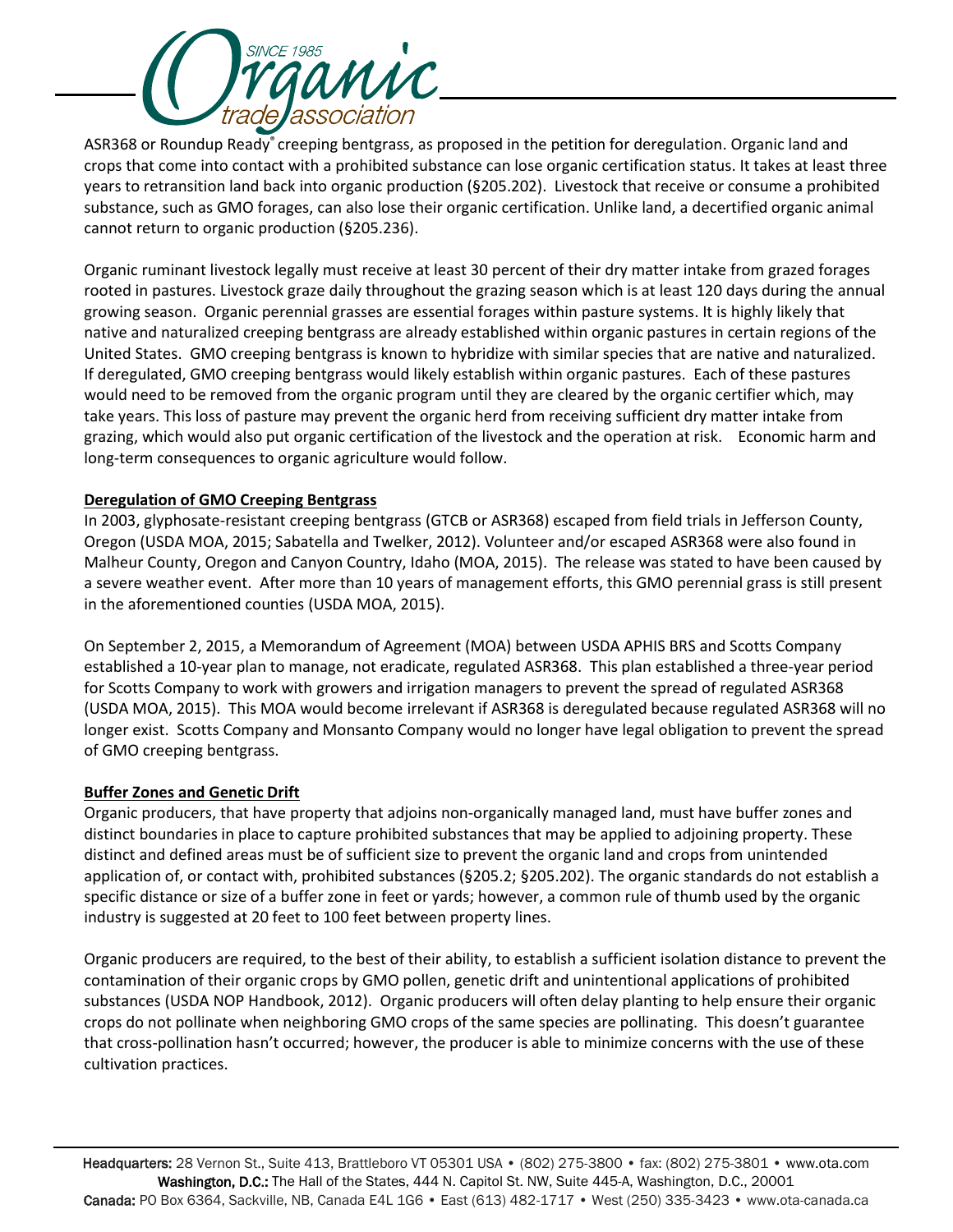

Customary practices used by organic producers to control unintended applications of prohibited substances and cross pollination with GMO crops will not work with GMO creeping bentgrass. Creeping bentgrass establishes without cultivation and is vigorous. This GMO perennial grass sheds pollen and seeds, and spreads its stolons in sync with natural and naturalized non-GMO creeping bentgrass. It would not be possible to contain GMO creeping bentgrass, if deregulated, as cross-pollination and hybridization is inevitable.

# **Habitat and Dispersal**

Creeping bentgrass (*Agrostis stolonifera*) is likely to grow in wetlands, marshes, damp arable land, pastures and meadows, grasslands, ditch banks and stream-sides, open woodlands, riparian areas and along roadsides (MacBryde, 2005). It is able to establish in dunes, salt marshes, chalk cliffs, and in bare and biodiverse habitats (MacBryde, 2005). Additionally, "*Agrostis stolonifera L.* is a robust, fast-growing perennial, which is biologically and ecologically very variable, phenotypically plastic (adjusting locally) and evolutionarily adaptive, with vegetative spread and reproduction by stolons (horizontal aboveground stems or runners) [that may break free and populate elsewhere], wind-pollinated flowers, and tiny (0.07 mg) seeds (i.e. caryopses) dispersed by wind, water and animals [by digestive transfer and external carry]" (MacBryde, 2005).

# **Pollination and Hybridization**

A 2007 report, developed via collaboration between the USDA-ARS National Forage and Seed Production and Research Center, The USDA Forest Service Pacific Northwest Region and Oregon State University, evaluated the dispersal of viable pollen of GMO creeping bentgrass. This report states: "The issue of pollen-mediated gene flow has become increasingly important in recent years with proposed and actual introduction of genetically modified crop plants into agriculture… A major concern is movement of transgenes from the genetically modified (GMO) crop into cultivated or native plants of the same or closely - related species…The potential for such gene flow is especially great in grasses, because of their wind-dispersed pollen and the wide distribution and adaptation of many grass species" (Pfender et. al., 2007).

Creeping bentgrass (*Agrostis spp.*) has been extensively researched via studies and experimentation. One experiment demonstrated that fertilization and hybridization between *Agrostis spp.* was observed at approximately 984 feet from the source plants (MacBryde, 2005, Pfender et. al., 2007). "In another experiment, untransformed *Agrostis spp*. plants, naturally occurring or intentionally placed as sentinels, produced transgenic seed [GMO seed] after being exposed up to 14 to 21 km [~8.7 to 13 miles] from a 162-ha source of GMO creeping bentgrass (*A. stolonifera*) in Oregon…" with these greater distances likely being caused by thermal vortexes (dirt devils) (Pfender et. al., 2007). During this experiment, "pollen dispersal and gene flow were found to occur mostly within about 1.25 miles and extended up to 13 miles" (MacBryde, 2005).

The USDA-ARS National Forage and Seed Production and Research Center, The USDA Forest Service Pacific Northwest Region and Oregon State University conclude that it would be "exceedingly unlikely to achieve genetic isolation for a field planting of a creeping bentgrass crop unless inter-field distances of at least several kilometers are maintained. At closer distances, pollen competition at the receiving field could reduce gene transfer to a lower level…But if a zero-tolerance criterion is used, as may be the case for transgenes in some situations, even lowprobability events demonstrated by this research to be possible at distances up to 15 km [~9.3 miles] must be considered" (Pfender et. al., 2007)

## **Conclusion**

Natural and naturalized creeping bentgrass species have been established, without cultivation, for hundreds of years in the United States. Creeping bentgrass (*Agrostis stolonifera*) is located in the majority of counties within the temperate and cold-temperature regions of the United States (McBryde, 2005). Evidence shows that GMO

Headquarters: 28 Vernon St., Suite 413, Brattleboro VT 05301 USA • (802) 275-3800 • fax: (802) 275-3801 • [www.ota.com](http://www.ota.com/) Washington, D.C.: The Hall of the States, 444 N. Capitol St. NW, Suite 445-A, Washington, D.C., 20001 Canada: PO Box 6364, Sackville, NB, Canada E4L 1G6 • East (613) 482-1717 • West (250) 335-3423 • www.ota-canada.ca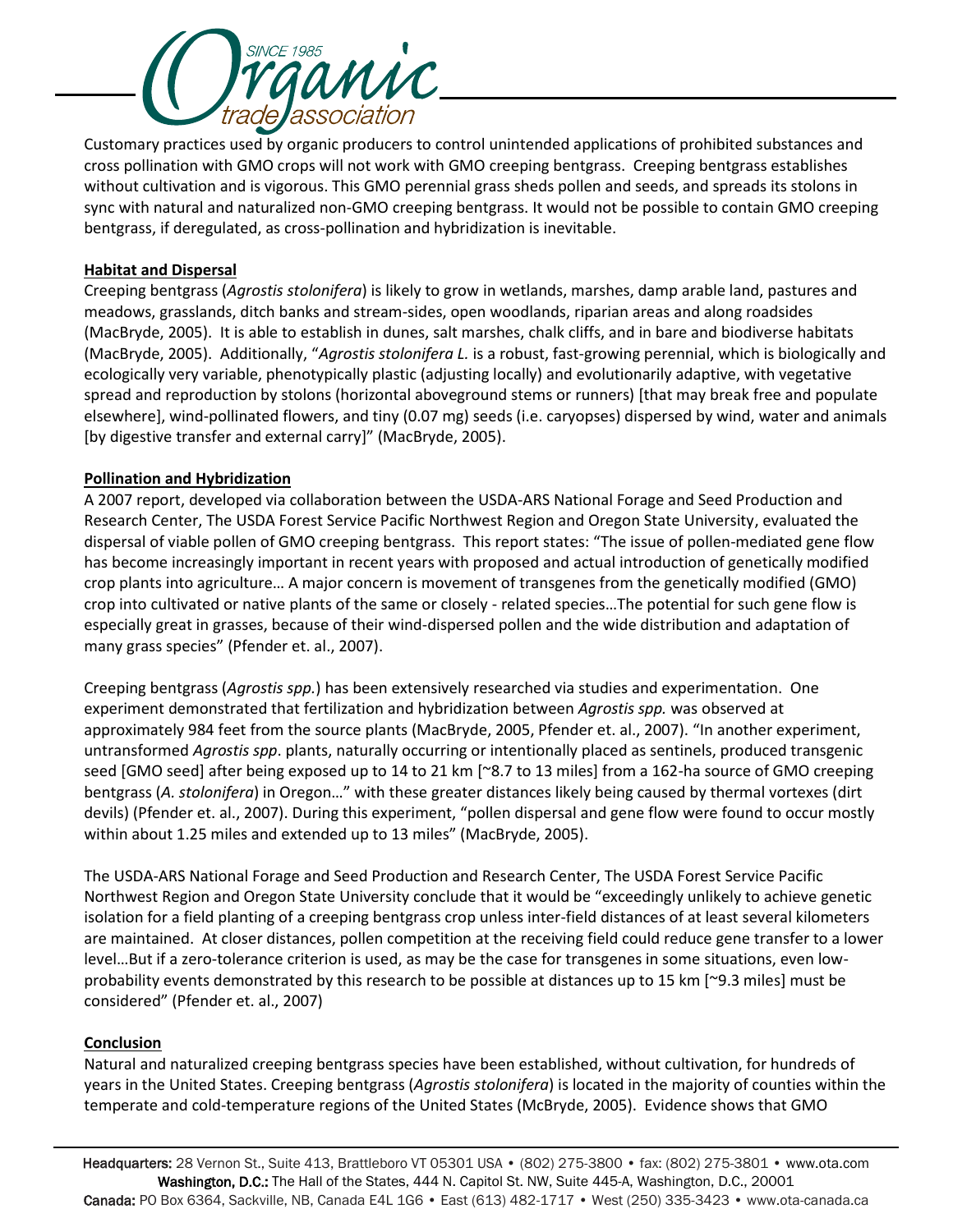

creeping bentgrass (ASR368 and Roundup Ready<sup>®</sup> creeping bentgrass) is able to hybridize with natural and naturalized *Agrostis spp*. This occurred with the escape of ASR368 from field trials in Jefferson County, Oregon and the subsequent identification of ASR368 in two other counties located over 200 miles away.

The deregulation of GMO creeping bentgrass would lead to further cross-pollination and hybridization between this glyphosate-resistant perennial grass and natural/naturalized creeping bentgrass species. It is anticipated that this action would lead to the presence of GMO creeping bentgrass within organic fields, pastures, waterways, ditches, woodlands, riparian areas and adjoining roadways.

Eradication of GMO creeping bentgrass with chemical herbicides (e.g. *Imazapyr*), is not an option for the organic producer. Tilling is also not an option as this would spread the creeping bentgrass (Lowry, et. al., 2011). The use of propane burners may assist with eradication in spot areas though insufficient for larger scale outbreaks. This, however, doesn't eliminate the potential loss of organic certifications and the negative economic impacts that this would have on the organic producer. We respectively request that USDA APHIS BRS deny the petition to deregulate glyphosate-resistant creeping bentgrass (ASR368 or Roundup Ready® creeping bentgrass).

Thank you for your careful considerations of these issues,

Sincerely

Laura Batcha CEO and Executive Director Organic Trade Association

Sources:

EDDMapS. 2016. Early Detection & Distribution Mapping System. The University of Georgia - Center for Invasive Species and Ecosystem Health. Available online at: http://www.eddmaps.org/; last accessed August 25, 2016.

Lowry, B.J., R.E. Whitesides, S.A., Dewey, et. al. 2011. Common weeds of the yard and garden – a guidebook. Utah State University. Available online at: [https://extension.usu.edu/.../Horticulture\\_Weeds\\_2011-01pr.pdf](https://extension.usu.edu/.../Horticulture_Weeds_2011-01pr.pdf)

MacBryde, B. 2005. White paper: perspective on creeping bentgrass, Agrostis stolonifera L. USDA\APHIS\BRS, Riverdale, MD. Available online at: https://www.aphis.usda.gov/peer\_review/downloads/perspectiveCBG-wp.pdf

Pfender, W., R. Graw, W. Bradley, et.al. 2007. Emission rates, survival and modeled dispersal of viable pollen of creeping bentgrass. Crop Science Society of America. Vol 47, Nov-Dec 2007. Pg. 2529-2539.

Sbatella, G. and S. Twelker. 2003. Creeping bentgrass seed head reduction. Oregon State University. Available online at: https://oregonstate.edu/.../creeping\_bentgrass\_seed\_head\_reduction.pdf

USDA AMS NOP Handbook. 2012. Guide for organic crop producers. Available online at: https://www.ams.usda.gov/rules-regulations/organic/handbook